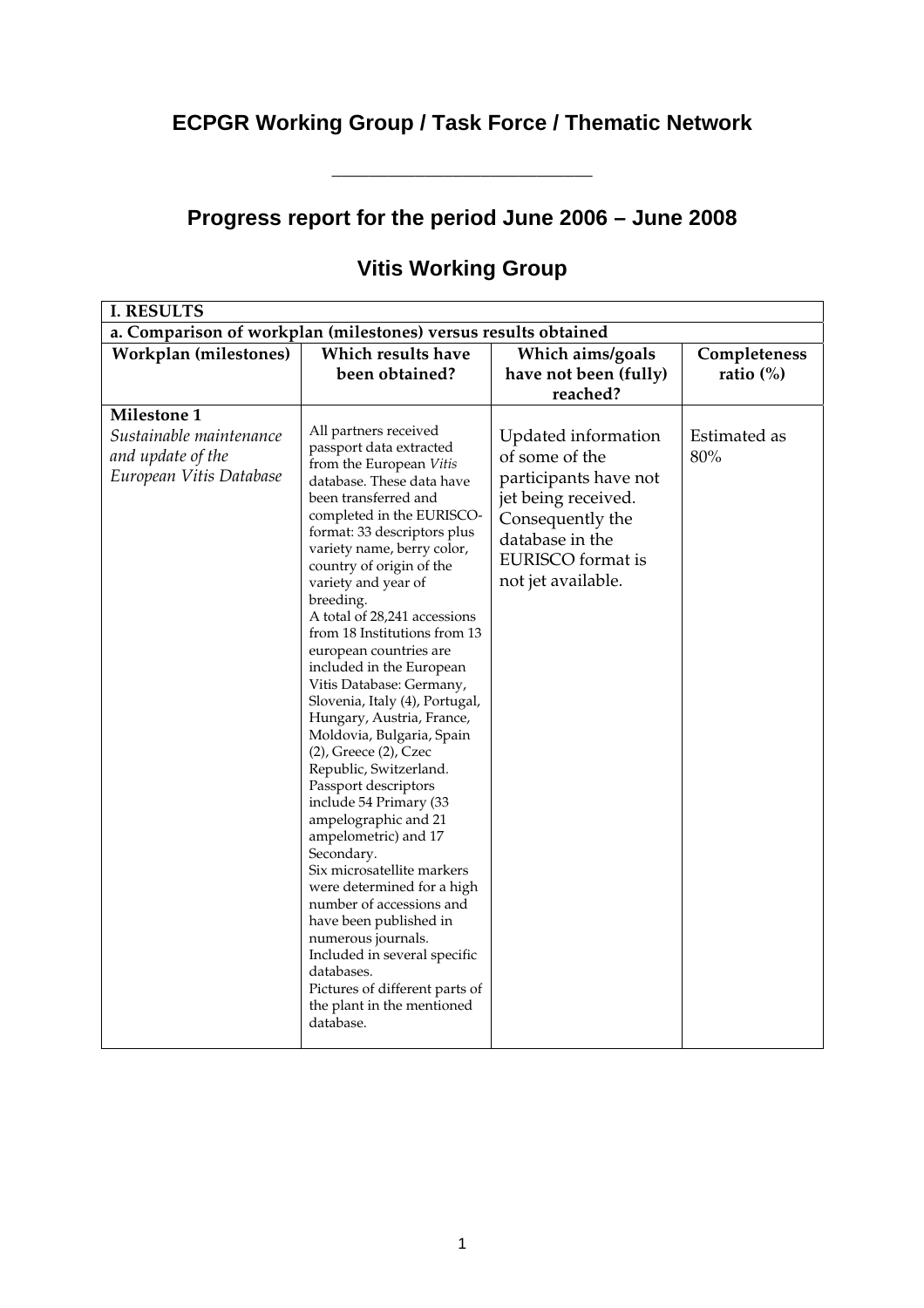| <b>Milestone 2</b><br>Harmonization and<br>promotion of commonly<br>agreed primary, secondary<br>and STMS-marker<br>descriptors                    | EURISCO descriptors have<br>been agreed by the partners<br>(33 plus 5 specific ones).<br>Six microsatellite markers<br>(STMS) were adopted as<br>the minimal number to be<br>used in the molecular<br>characterization, namely:<br>VVS2 (Thomas and Scott<br>1993), VVMD5 and VVMD7<br>(Bowers et al. 1996), and<br>ssrVrZAG47, ssrVrZAG62<br>and ssrVrZAG79 ssrVrZAG79<br>(Sefc et al. 1999). | Primary and<br>secondary descriptors<br>have been agreed in<br>the Group.<br>Microsatellite database<br>is not compiled and<br>available in the<br>database, although<br>fragmentary<br>information in<br>different publications<br>can be obtained.  | Estimated as<br>75% |
|----------------------------------------------------------------------------------------------------------------------------------------------------|------------------------------------------------------------------------------------------------------------------------------------------------------------------------------------------------------------------------------------------------------------------------------------------------------------------------------------------------------------------------------------------------|-------------------------------------------------------------------------------------------------------------------------------------------------------------------------------------------------------------------------------------------------------|---------------------|
| <b>Milestone 3</b><br>Completion of<br>characterization and<br>evaluation of endangered<br>grapevine cultivars                                     | Endangered varieties have<br>been described in every<br>country in a variable<br>number. Wild species have<br>also been collected and<br>morphological and<br>molecular characterization<br>has been carried out in<br>different Institutions.                                                                                                                                                 | The number of clones<br>needed for<br>conservation of the<br>existing variability has<br>not been decided.<br>Different strategies are<br>under way.                                                                                                  | Estimated as<br>60% |
| Milestone 4<br>Checking of the true-to-<br>typeness of accessions in<br>grapevine collections by<br>ampelographical and<br>STMS-marker descriptors | Several complete<br>catalogues have been<br>published in different<br>countries. A high number<br>of synonymies has been<br>detected, mainly within the<br>country, but also among<br>countries. Microsatellites<br>are an important help in<br>detection of synonymies.<br>Complete descriptions of<br>less known varieties are<br>helping in the assertion of<br>the true-to-typeness.       | Detection of<br>synonymies among<br>varieties from<br>different countries has<br>still a long way to<br>complete. Local names<br>and incomplete<br>descriptions make<br>difficult the<br>comparison among<br>accessions at an<br>international level. | Estimated as<br>60% |
| <b>Milestone 5</b><br>Improved management of<br>European Vitis collections<br>through characterization<br>results                                  | Documentation and<br>inclusion of the information<br>in internet databases is<br>markedly improving the<br>management of Vitis<br>collections in Europe.                                                                                                                                                                                                                                       | Exchange of<br>information and plant<br>material for<br>comparison is under<br>way.                                                                                                                                                                   | Estimated as<br>75% |
| Milestone 6<br>Conservation of genetic<br>diversity within varieties                                                                               | Strategies are different in<br>each collection. Collections<br>with a high number of<br>accessions generally<br>conserve a reduced number<br>of clones except for the<br>main varieties, that<br>represent a reduced<br>percentage of the total. The<br>number of conserved clones<br>also has a high variation.                                                                               | Safe and precise<br>characterization of<br>clones is still a non<br>solved problem.                                                                                                                                                                   | Estimated as<br>60% |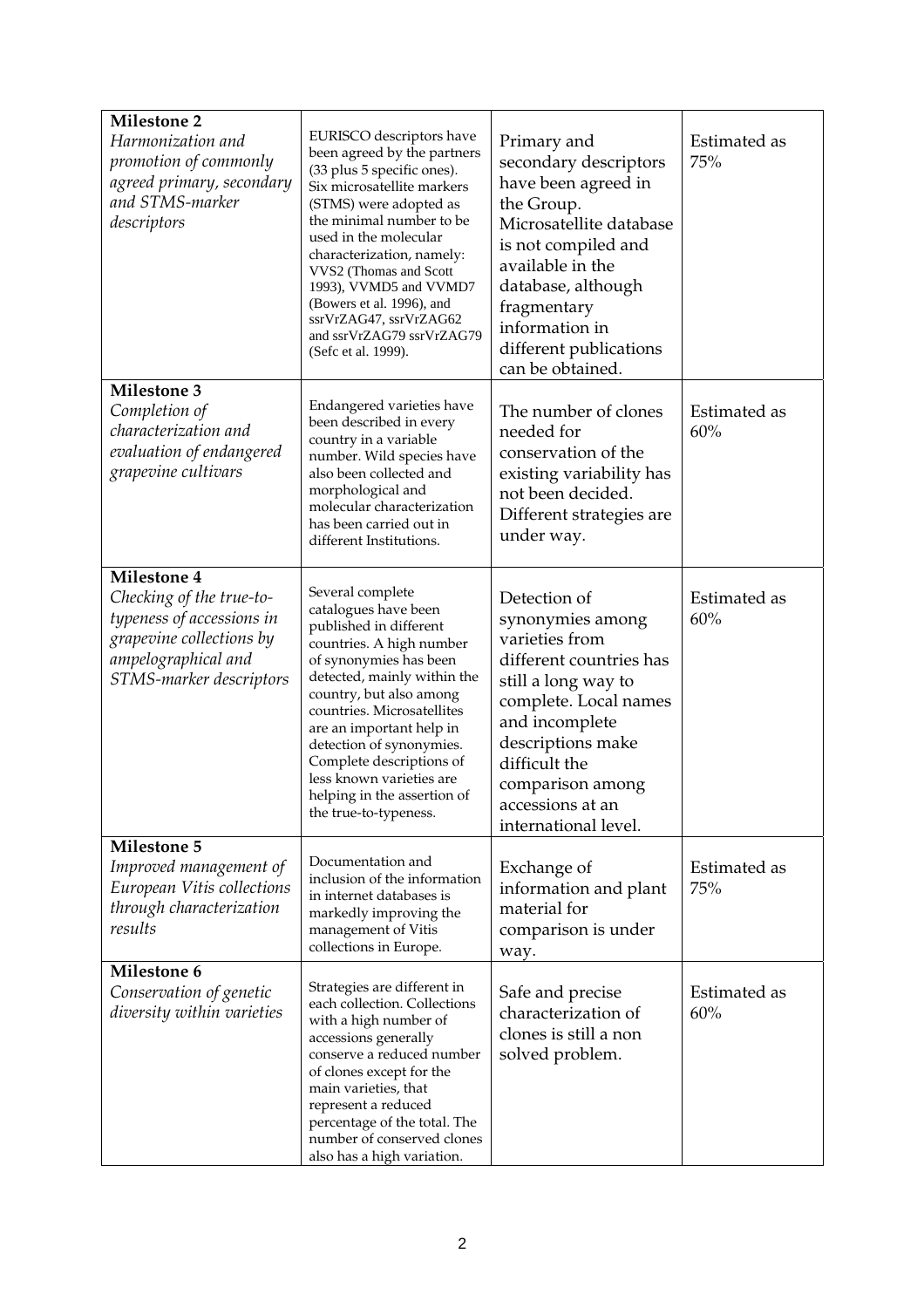#### **b. Contribution to the four ECP/GR priorities for Phase VII**

1. Characterization/evaluation (including modern technologies) Use of the OIV descriptors plus the minimum six microsatellite markers has been accepted and the results confirm their usefulness.

#### 2. Task sharing

Use of reference cultivars for comparison of the results, make possible the integration of the characterization in common databases.

3. *In situ*/on-farm conservation and development According to the most adequate environmental conditions for each varieties, the establishment of regional partial collections is becoming a needed condition. The use of a few common varieties for reference is also needed.

4. Documentation and information As far as the characterization information is provided in accessible databases, their usefulness is highly multiplied.

#### **c. Relevance (regional / international)**

Did your work and/or outputs have inter-regional dimension? (if it did, give precisions) The way for establishing a complete database for all the European grapevine varieties is under way. The advance to detect international synonymies will facilitate the task.

### **d. Lessons learnt (recommendations)**

Which lessons learnt are also relevant for other Working Groups? Availability of funs and more frequent international meeting are needed in order to improve the benefits of international cooperation of the participants of the Group.